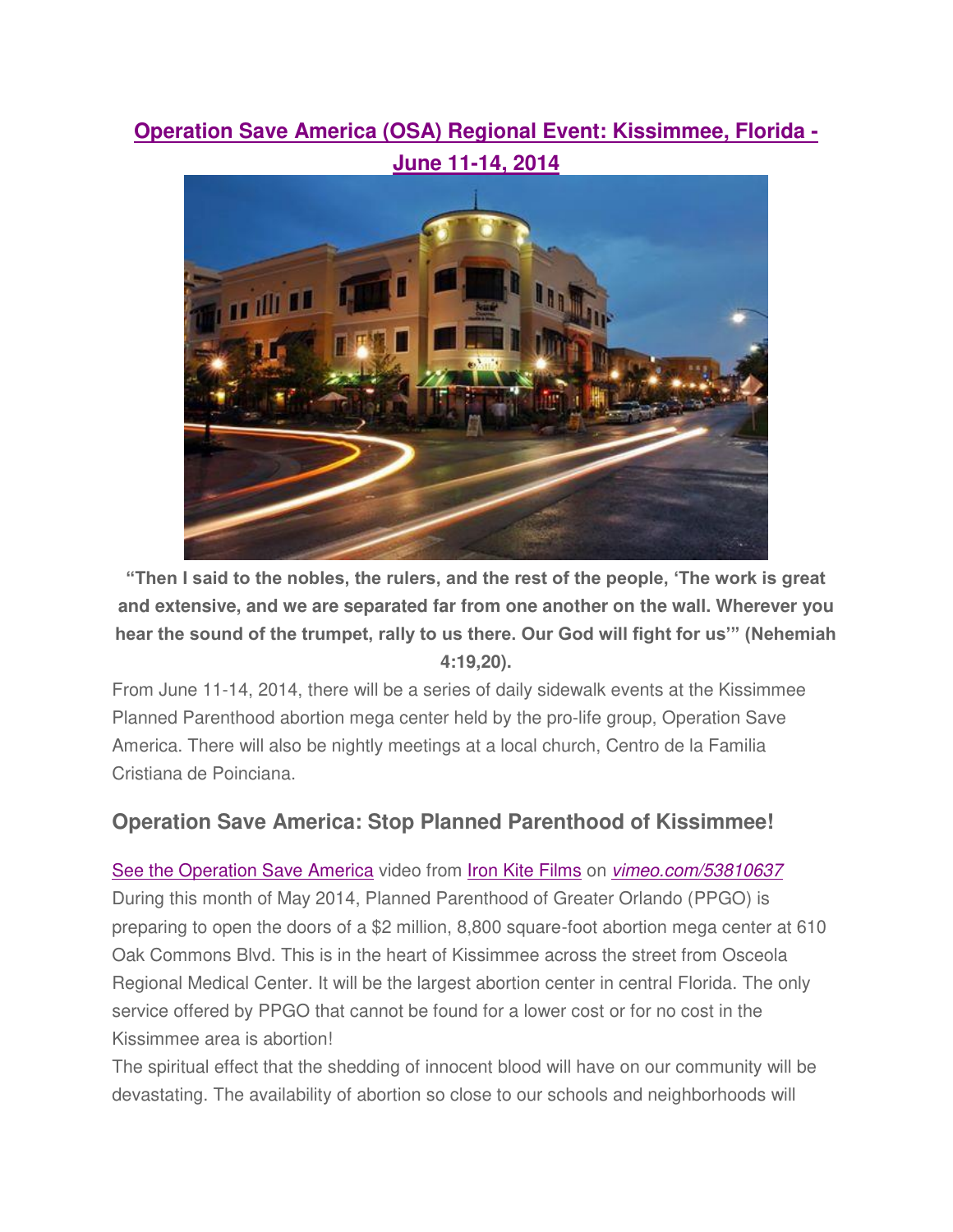certainly have a horrific impact on our young people. The Word of God is clear that "the Lord hates the hands that shed innocent blood" (Proverbs 6:16,17). Surely, if we stand idly by and allow this to happen, our churches will share in this blood-guiltiness (Numbers 35:33,34; Proverbs 24:11,12).

Therefore, we are sending out a "Macedonian Call" to all churches and ministries in the central Florida region to help us expose this evil in our community. Join us as we live out our faith on the streets of Kissimmee. We will become a beacon of righteousness to a city and a nation losing its way. Abortion will come to an end in the city of Kissimmee when the Church of Jesus Christ makes up its mind it will come to an end.

**Place:** Kissimmee, Florida

**Time:** June 11-14, 2014

**Host Church:** [Centro de la Familia Cristiana de Poinciana,](http://go.netatlantic.com/t/27176510/87331593/347233/78/) 3250 Pleasant Hill Rd,

Kissimmee, FL 34746

We will have nightly services from 7 to 9 pm. Doors open at 6:30 pm.

Map to host church: [View Map](http://go.netatlantic.com/t/27176510/87331593/347234/79/)

**Mornings:** Stand at the abortion center.

**Afternoons:** Events will vary.

**Evenings:** Meet at Centro de la Familia Cristiana.

The times and places of afternoon events will be announced at the evening rally at Centro de la Familia Cristiana.

All Florida residents are invited to all daily events and seminars. Registration is free. Call or email OSA for more information.

## [Operation Save America](http://go.netatlantic.com/t/27176510/87331593/347235/80/)

P.O Box 740066 Dallas, TX 75374 Communications Center: 704-706-2832 National Office: 704-933-3414

## **Coming from out of town?**

We have a great deal on hotel accommodations. Super 8 Kissimmee Suites, 1815 W Vine St | Kissimmee | FL | 34741 Double Room – Features two double size beds, microwave, refrigerator and coffee maker and is available for only \$33.00 per night, plus tax.